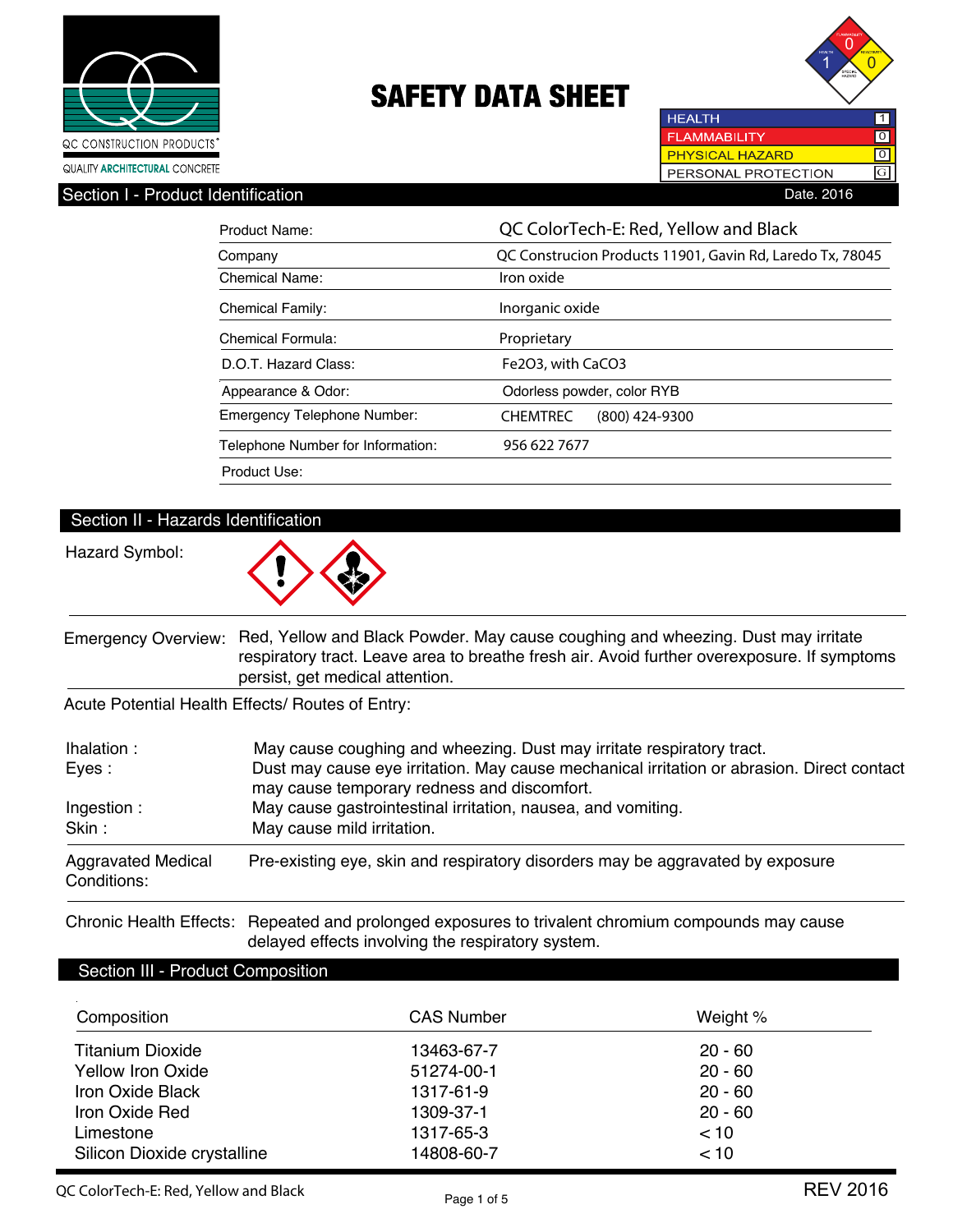### Section IV - First Aid Measures

Inhalation: Remove victim to fresh air.

Skin Contact: Wash with soap and water

Eye Contact: Flush with large amount of water, consult an eye physician.

Ingestion: Do not induce vomiting unless advised by a physician. Call nearest poison control. Seek immediate medical assistance.

### Section V - Fire Fighting Measure

| Flash Point:                           | N/A                                                                                                                                                                                                                                                                                                     |
|----------------------------------------|---------------------------------------------------------------------------------------------------------------------------------------------------------------------------------------------------------------------------------------------------------------------------------------------------------|
| <b>Flammable Limits:</b>               | N/A                                                                                                                                                                                                                                                                                                     |
| Firefighting Media:                    | Dry chemical water spray, form CO2                                                                                                                                                                                                                                                                      |
| <b>Special Firefighting Procedure:</b> | Exposure to excessive heat greater than 131 $\degree$ F (55 $\degree$ C) can cause this<br>product to become unstable and slowly auto oxidize from Fe3O4 to Fe2O3,<br>which generates additional heat. Under certain conditions the heat may be<br>sufficient to cause combustible materials to ignite. |
| <b>Unusual Fire Hazards:</b>           | Slow oxidation at elevated temperatures may occur, which generates heat.                                                                                                                                                                                                                                |

### Section VI - Accidental Release Measures

Use appropriate protective equipment. Avoid contact with material. Dampen material with water to control dusting. Scoop up and transfer to appropriate container for disposal. Flush spill area with water.

### Section VII - Handling and Storage

Prevent inhalation of dust and contact with skin and eyes. Clean hands thoroughly after handling. Precautions also apply to emptied containers. Personal protective equipment must be worn during maintenance or repair of contaminated mixer, reactor, or other equipment. Store in sealed containers in a cool, dry, ventilated warehouse location.

#### Section VIII - Exposure Controls / Personal Protection

Personal Protection Equipment



| Respirator:               | Dust mast should be worn. If exposure limits are exceeded, use NIOSH approved dust<br>respirator. |
|---------------------------|---------------------------------------------------------------------------------------------------|
| Ventilation:<br>Special:  | Remove airborne dust.<br>N/A                                                                      |
|                           |                                                                                                   |
| Protective Gloves:        | Rubber, cloth or plastic gloves.                                                                  |
| Eye Protection:           | Safety glasses or goggles.                                                                        |
| <b>Other Protective</b>   |                                                                                                   |
| <b>Clothing Required:</b> | N/A                                                                                               |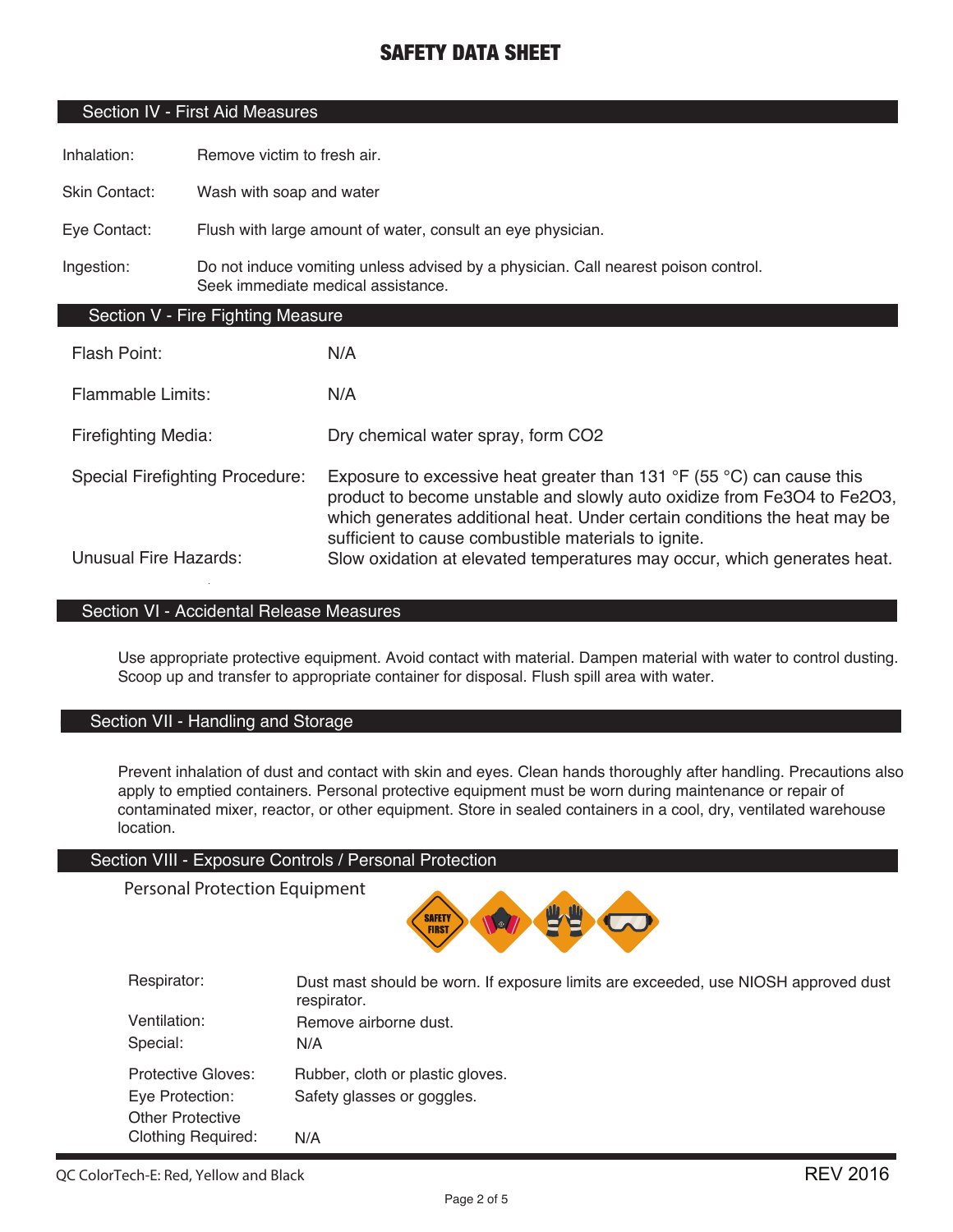### Section VIII - Exposure Controls / Personal Protection

| <b>Chemical Name:</b>   | <b>CAS Number:</b> | Regulatión:       | Limit:              | Form:                |
|-------------------------|--------------------|-------------------|---------------------|----------------------|
| <b>TITANIUM DIOXIDE</b> | 13463-67-7         | <b>ACGIH TWA:</b> | 10 mg/m3            |                      |
|                         |                    | <b>OSHA PEL:</b>  | $15$ mg/m $3$       | Total dust.          |
|                         |                    | <b>OSHA TWA:</b>  | 15 mg/m3            | Total dust.          |
|                         |                    | <b>OSHA TWA:</b>  | $5 \,\mathrm{mg/m}$ | Respirable fraction. |
| <b>IRON OXIDE BLACK</b> | 1317-61-9          | <b>ACGIH TWA:</b> | 10 mg/m3            |                      |
|                         |                    | <b>OSHA PEL:</b>  | 15 mg/m3            | Total dust.          |
|                         |                    | <b>OSHA TWA:</b>  | 15 mg/m3            | Total dust.          |
|                         |                    | <b>OSHA TWA:</b>  | $5 \,\mathrm{mg/m}$ | Respirable fraction. |
| <b>IRON OXIDE RED</b>   | 1309-37-1          | <b>ACGIH TWA:</b> | $10$ mg/m $3$       |                      |
|                         |                    | <b>OSHA PEL:</b>  | $15 \text{ mg/m}$   | Total dust.          |
|                         |                    | OSHA TWA:         | $15 \text{ mg/m}$   | Total dust.          |
|                         |                    | <b>OSHA TWA:</b>  | $5 \,\mathrm{mg/m}$ | Respirable fraction. |
| Yellow Iron Oxide       | 51274-00-1         | <b>ACGIH TWA:</b> | 10 mg/m3            |                      |
|                         |                    | <b>OSHA PEL:</b>  | $15 \text{ mg/m}$   | Total dust.          |
|                         |                    | OSHA TWA:         | 15 mg/m3            | Total dust.          |
|                         |                    | OSHA TWA:         | $5 \,\mathrm{mg/m}$ | Respirable fraction. |

| Section IX - Physical and Chemical Properties |                                                                      |  |  |  |
|-----------------------------------------------|----------------------------------------------------------------------|--|--|--|
| Specific Gravity ( $H2O=1$ ):                 | $4.2 - 4.9$                                                          |  |  |  |
| <b>Boiling Point:</b>                         | N/A                                                                  |  |  |  |
| <b>Melting Point:</b>                         | N/A                                                                  |  |  |  |
| Vapor Pressure:                               | N/A                                                                  |  |  |  |
| <b>Vapor Density:</b>                         | N/A                                                                  |  |  |  |
| <b>Evaporation Rate:</b>                      | N/A                                                                  |  |  |  |
| Solubility In Water:                          | Insoluble (Dispersible)                                              |  |  |  |
| pH / 10% Solution:                            | $4.0 - 7.0$                                                          |  |  |  |
| Section X - Reactivity / Estability           |                                                                      |  |  |  |
| Reactivity:                                   | Stable                                                               |  |  |  |
| Incompatibilities:                            | Strong oxidizing agents, strong acids.                               |  |  |  |
| Decomposition or Byproducts:                  | None                                                                 |  |  |  |
| Hazardous Polymerization:                     | Will not occur.                                                      |  |  |  |
| Conditions to Avoid:                          | Storage at temperatures above 140 °F due to possible slow oxidation. |  |  |  |
| Section XI - Toxicological Information        |                                                                      |  |  |  |

**No Data Available**

Section XII - Ecological Information

**No Data Available**

### Section XIII - Disposal Considerations

**Disposal Method : Not regulated under RCRA. Dispose of in compliance with state and local regulations. Do not incinerate.**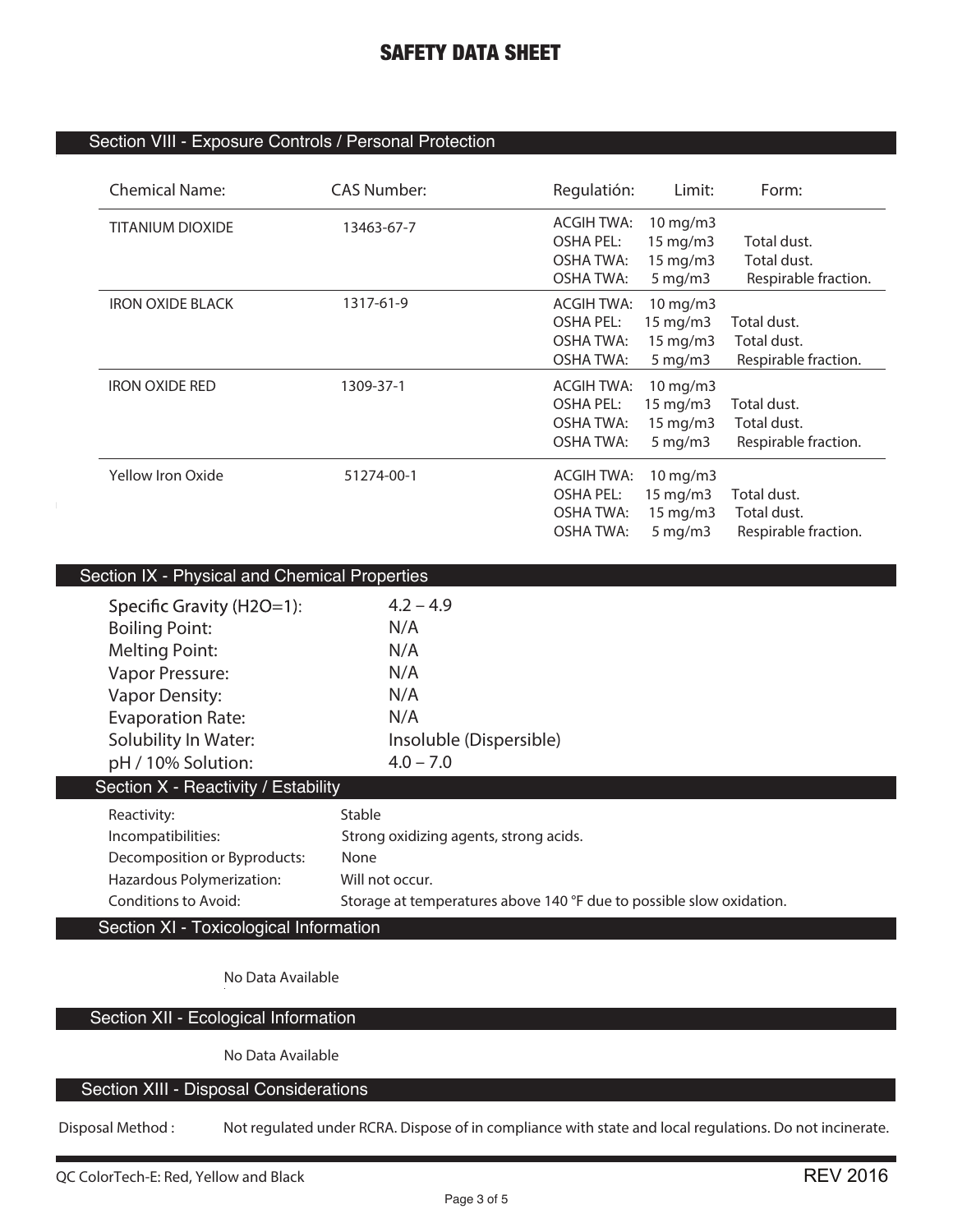# Section XIV - Transportation / Shipping Data

DOT Hazard Class:

**Not regulated**

### Section XV - Regulatory Information

|                             | U. S. Federal Regulations:<br>OSHA Standard 29 CFR 1910.1200 requires that information be provided to<br>employees regarding the hazards of chemicals by means of a hazard communi-<br>cation program including labeling, material safety data sheets, training, and<br>access to written records. It is your legal duty to make all information in this<br>Material Safety Data Sheet available to your employees. |                                                    |  |  |
|-----------------------------|---------------------------------------------------------------------------------------------------------------------------------------------------------------------------------------------------------------------------------------------------------------------------------------------------------------------------------------------------------------------------------------------------------------------|----------------------------------------------------|--|--|
|                             | <b>State Regulations:</b><br>State of California Safe Drinking Water and Toxic Enforcement Act of 1986<br>(Proposition 65); WARNING: This product contains one or more chemicals<br>known to the State of California to cause cancer, or birth defects or other<br>reproductive harm.                                                                                                                               |                                                    |  |  |
|                             | International Regulations:<br>Consult the regulations of the importing country.                                                                                                                                                                                                                                                                                                                                     |                                                    |  |  |
| OSHA Hazardous Components : | <b>Titanium Dioxide</b><br><b>Yellow Iron Oxide</b><br>Iron Oxide Black<br>Iron Oxide Red                                                                                                                                                                                                                                                                                                                           | 13463-67-7<br>51274-00-1<br>1317-61-9<br>1309-37-1 |  |  |
| <b>MASS RTK Components:</b> | <b>Titanium Dioxide</b><br><b>Yellow Iron Oxide</b><br>Iron Oxide Red                                                                                                                                                                                                                                                                                                                                               | 13463-67-7<br>51274-00-1<br>1309-37-1              |  |  |
| Penn RTK Components :       | <b>Titanium Dioxide</b><br><b>Yellow Iron Oxide</b><br>Iron Oxide Black<br>Iron Oxide Red                                                                                                                                                                                                                                                                                                                           | 13463-67-7<br>51274-00-1<br>1317-61-9<br>1309-37-1 |  |  |
| NJ RTK Components :         | <b>Titanium Dioxide</b><br><b>Yellow Iron Oxide</b><br>Iron Oxide Black<br>Iron Oxide Red                                                                                                                                                                                                                                                                                                                           | 13463-67-7<br>51274-00-1<br>1317-61-9<br>1309-37-1 |  |  |